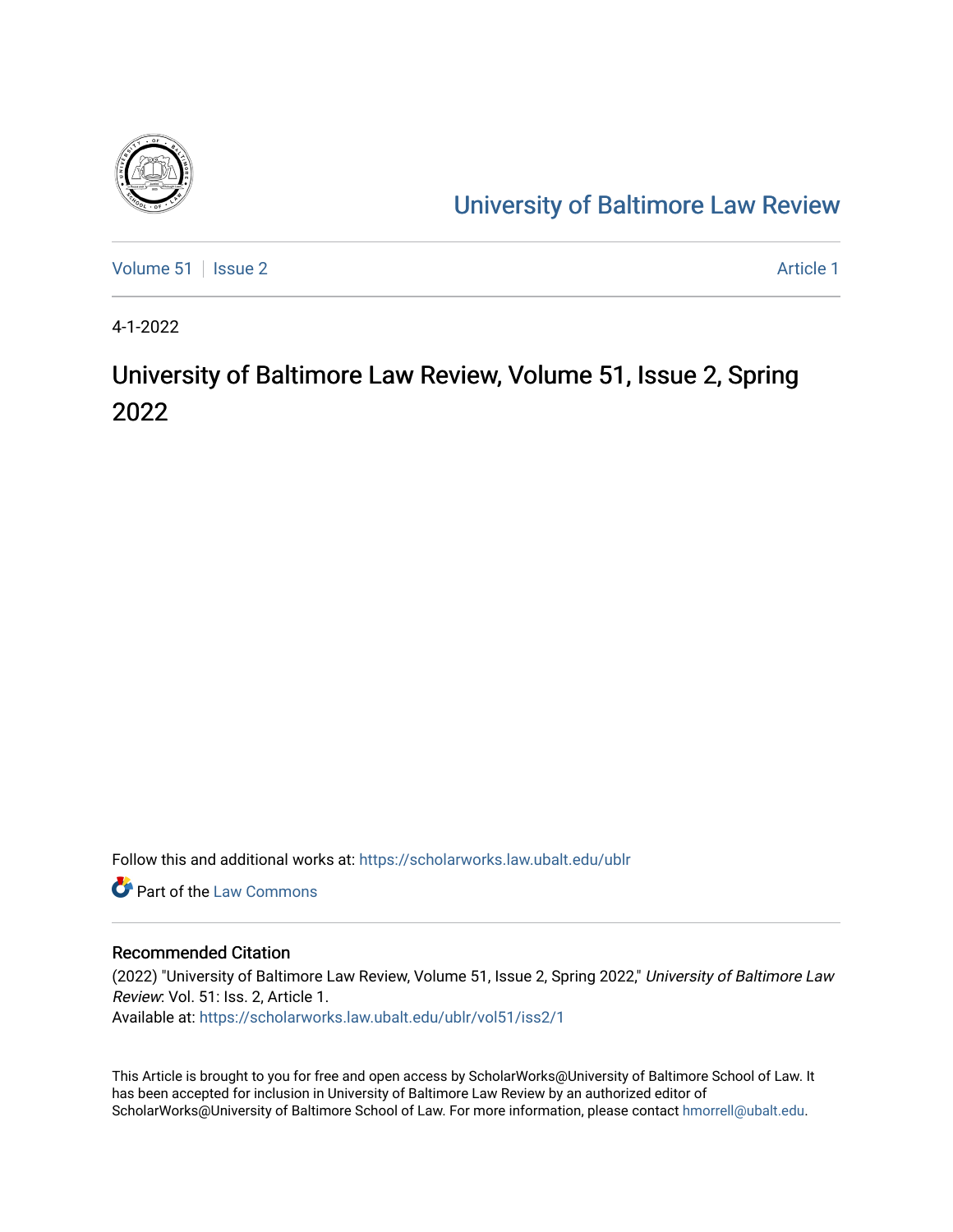

### **ARTICLES**

A Tale of Transformation: The Non-Delegation Doctrine and Judicial Deference

*Dr. Ilaria Di Gioia*

Eviction Moratorium Litigation: What Courts Said, and What Courts Missed

*Nino C. Monea*

### **COMMENTS**

Renting While Poor: How Rent Escrow Violates Tenants' Due Process Rights

*Celia Feldman*

The Case for Requiring Federal Law Enforcement Agents to Wear Identifying Insignias: Progress Made and Next Steps

*Josh Gehret*

**VOLUME FIFTY–ONE SPRING 2022 NUMBER TWO**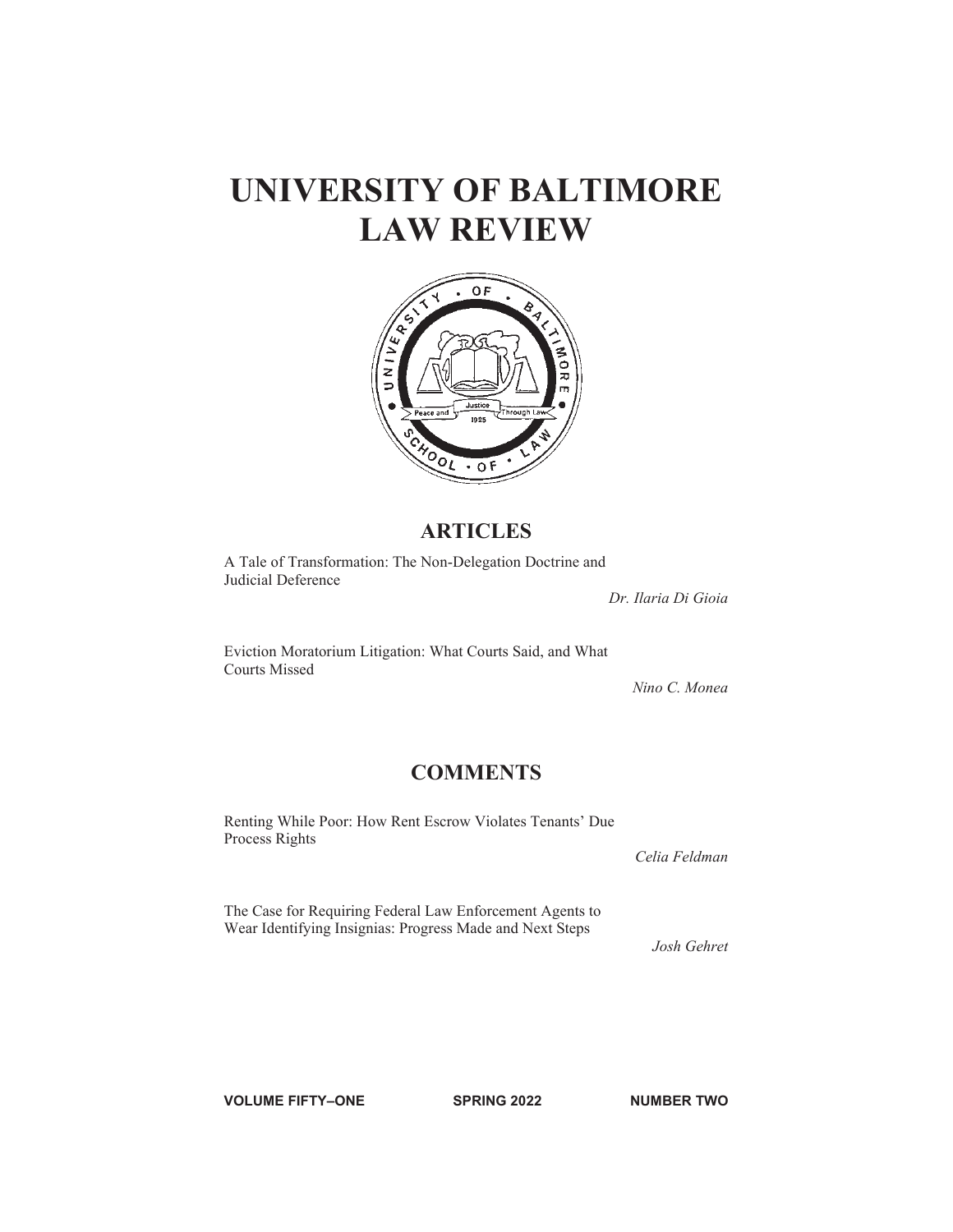

The University of Baltimore comprises: (1) the Yale Gordon College of Arts and Sciences, which awards the B.A., B.S., M.A., M.S., and M.F.A. degrees in addition to graduate certificates; (2) the School of Law, which awards the Juris Doctorate, the LL.M. in Taxation, and the LL.M. in the Law of the United States degrees; (3) the Merrick School of Business, which awards the B.S., M.B.A., and M.S. degrees, as well as undergraduate and graduate certificates; and (4) the College of Public Affairs, which awards the B.A., B.S., M.A., M.S., M.P.A., and D.P.A. degrees, as well as undergraduate and graduate certificates. The University's classrooms, libraries, and social and administrative buildings are located in midtown Baltimore.

The University of Baltimore and its School of Law opened in 1925. On September 1, 1970, the University of Baltimore School of Law merged with and acquired what was previously known as the Mount Vernon School of Law of Eastern College, which was founded in 1935.

The University of Baltimore School of Law has both a day and an evening division. The day division offers a full-time, three-year program leading to the Juris Doctorate degree upon satisfactory completion of eighty-seven semester hours of work. The evening division has a four-year Juris Doctorate degree program also requiring satisfactory completion of eighty-seven semester hours. In addition, the School of Law offers an LL.M. in Taxation program and an LL.M. in the Law of the United States program.

The University of Baltimore is regionally accredited by the Middle States Association of Colleges and Schools. The School of Law is accredited by the American Bar Association and holds membership in the Association of American Law Schools.

In the winter term of 1971, the School of Law created the *University of Baltimore Law Review*. Editor in Chief Richard H. Mosse and Managing Editor Larry M. Polsky led a staff of nine founding members: Joseph L. Bocchini Jr., Vaughn C. Brennan, John P. Coale, Bruce W. Haupt, Michael J. Kananack, Gerald B. Lascher, Keith E. Mathews, Claudette A. Pelletier, and Paul W. Rosenbaum.

Today the *University of Baltimore Law Review* is an established scholarly legal journal, edited and published by students at the University of Baltimore School of Law under the direction of a student Editorial Board. The *University of Baltimore Law Review* has published fifty volumes to date.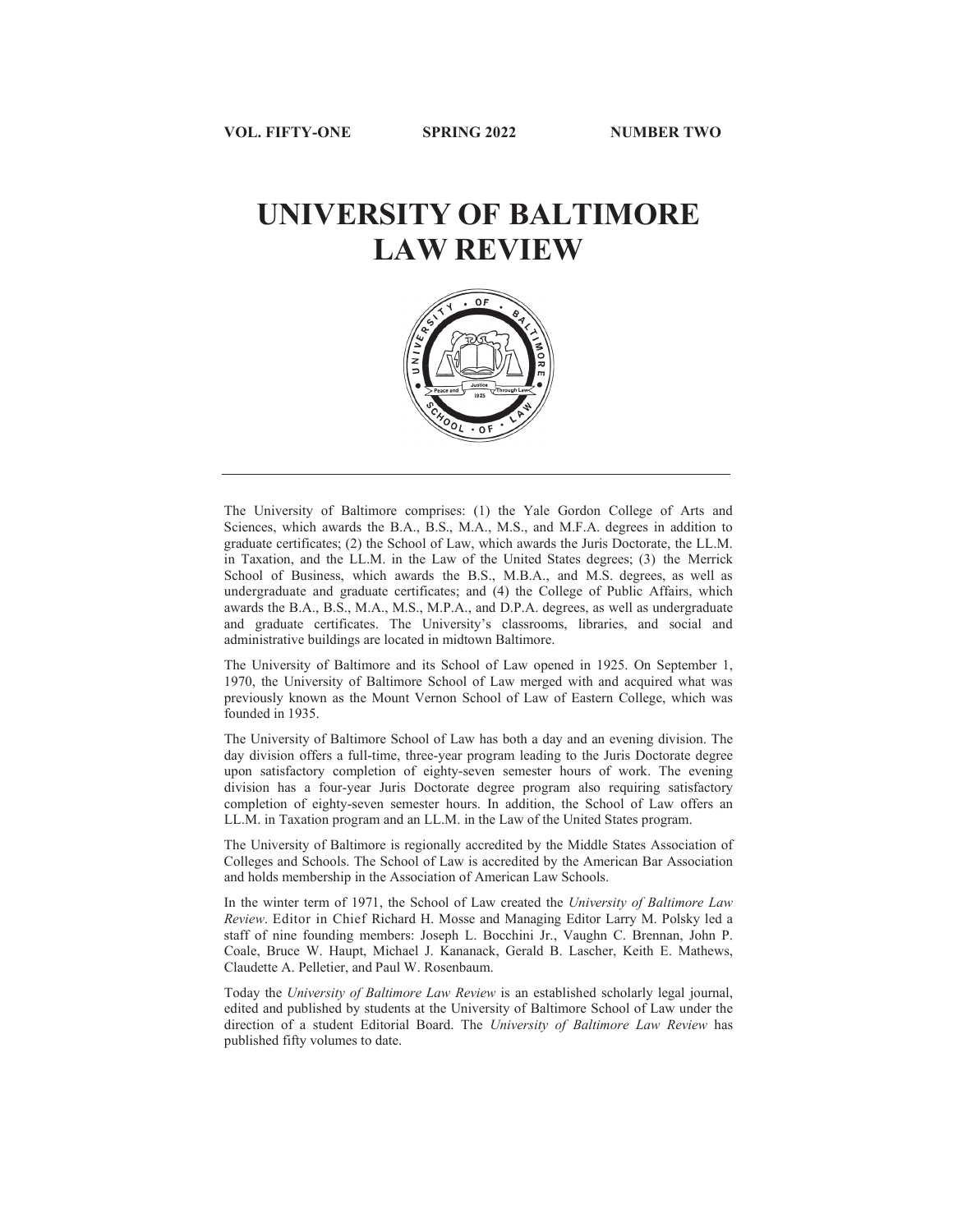Communications concerning subscriptions, business matters, and permission to reprint materials contained in the *Law Review* should be addressed to *University of Baltimore Law Review*, University of Baltimore School of Law, 1420 N. Charles St., Baltimore, MD 21201-5779; 410-837-4489; or UBLawReview@ubalt.edu.

Back issues in electronic format can be found at *Law Review's* ScholarWorks page, https://scholarworks.law.ubalt.edu/ublr/ and are also available in electronic format through HeinOnline, http://heinonline.org.

The *Law Review* invites the submission of articles. To submit an article for review, please email your article, cover letter, and curriculum vitae or resume to UBLawReview@ubalt.edu. Manuscripts submitted for publication should conform to *The Bluebook, A Uniform System of Citation* (21st ed. 2020).

The views expressed in this volume are those of the authors and do not necessarily reflect the policies or opinions of the *Law Review*, its editors and staff, or the University of Baltimore.

#### **ATTENTION LAW REVIEW ALUMNI**

In an ongoing effort to increase and facilitate communication between *University of Baltimore Law Review* alumni and current members of the journal, we ask that all alumni contact the *University of Baltimore Law Review* at UBLawReview@ubalt.edu and provide the following information: name, year(s) on *Law Review*, address, phone number, email address, and current employment.

Copyright © 2022 by the *University of Baltimore Law Review*. All rights reserved.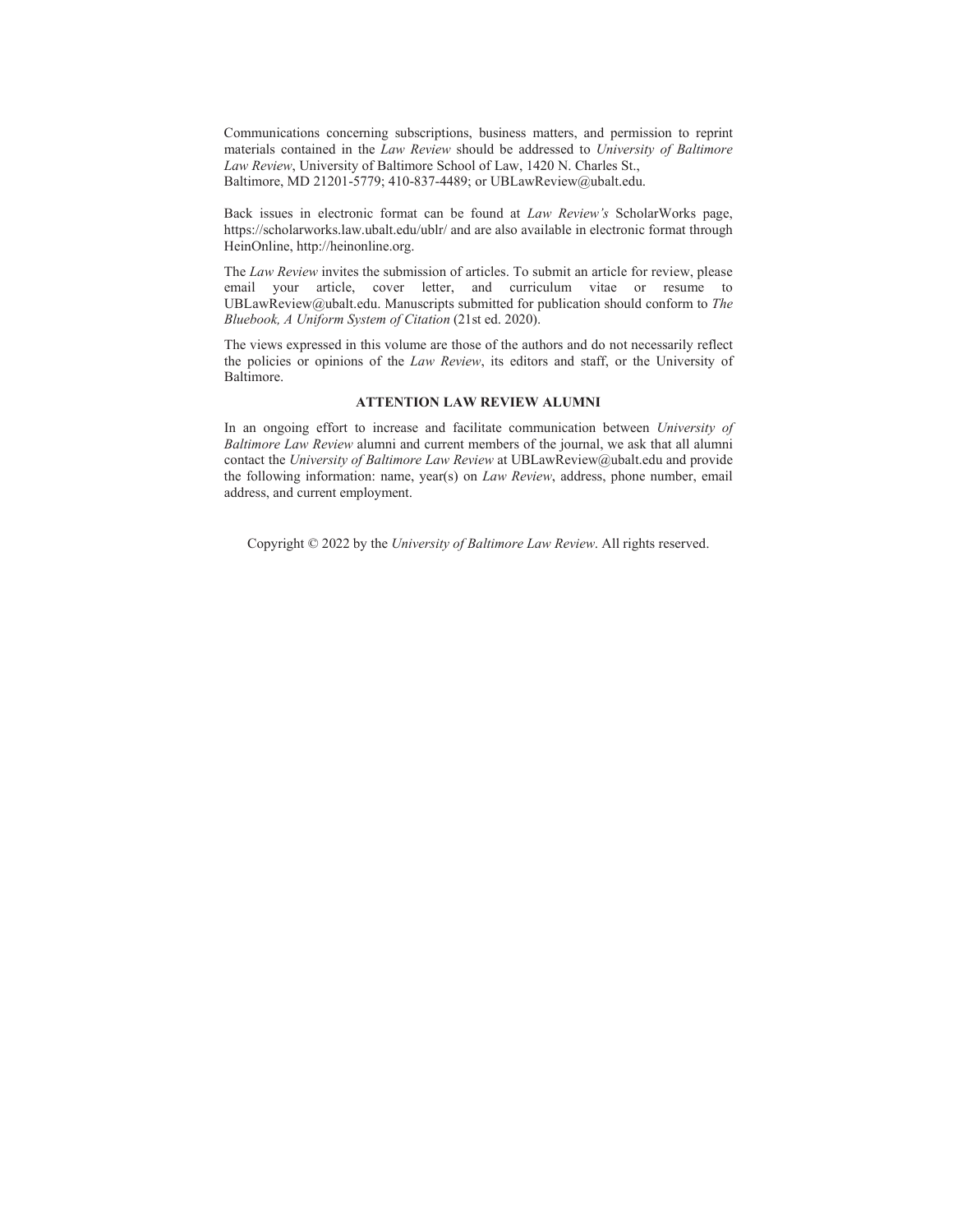#### **SCHOOL OF LAW**

#### *Administrative Officers*

Kurt L. Schmoke, President, University of Baltimore, B.A., J.D.

Ronald Weich, Dean, School of Law, B.A., J.D. Victoria Schultz, Associate Dean for Administration, B.A., J.D.

Colin Starger, Associate Dean of Academic Affairs, B.A., J.D. Harvey Morrell, Library Director, B.A., J.D., M.L.S. Brian O'Connell, Senior Business Manager, B.S.,

M.B.A.

#### *Faculty*

Professor José F. Anderson, B.A., J.D. Professor Emerita Barbara A. Babb, B.S., M.S., J.D. Professor Marta Baffy, B.A., M.A., J.D., Ph.D. Assoc. Professor John Bessler, B.A., J.D., M.F.A. M.St. Clinical Fellow Jacqueline Bradley-Chacon, B.A., J.D. Professor Fred B. Brown, B.S., J.D., LL.M. Clinical Fellow Katy Clemens, B.A., J.D. Professor Philip J. Closius, B.A., J.D. Professor Gilda Daniels, B.A., J.D. Clinical Fellow Jessica Den Houter, B.S., M.S.W., J.D., LL.M. Assoc. Professor J. Amy Dillard, B.A., J.D. Assoc. Professor Gregory Dolin, B.A., J.D., M.D. Director, Low-Income Tax Clinic Professor Melinda Dunmire, B.S., J.D., LL.M. Professor Emeritus Eric Easton, B.S., J.D., Ph.D. Professor Emeritus Garrett Epps, B.A., M.A., J.D., LL.M. Professor Emerita Wendy Gerzog, B.A., M.A., J.D., LL.M Venable Professor Michele E. Gilman, B.A., J.D. Clinical Fellow Sarah Gottlieb, B.A., J.D. Professor Nienke Grossman, B.A., J.D., LL.M. Professor Emeritus Steven P. Grossman, B.A., J.D., LL.M. Professor Daniel L. Hatcher, B.B.A., J.D. Professor Cassandra Jones Havard, B.A., J.D. Assoc. Professor Michael Hayes, B.S., J.D. Dean Joseph Curtis Professor of Law F. Michael Higginbotham, A.B., J.D., LL.M. Professor William Hubbard, B.A., J.D. Professor David Jaros, B.A., J.D., M.P.P. Director, Bronfein Family Law Clinic, Professor Margaret Johnson, B.A., J.D. Professor Neal Kempler, B.A., J.D. Assoc. Professor Elizabeth Keyes, B.A., M.P.A., J.D. Assoc. Professor Robert Knowles, B.A., J.D. Professor Dionne L. Koller, B.A., M.A., J.D. Professor Emerita Rebecca Korzec, B.A., J.D. Professor Neha Lall, B.A., J.D. Venable Professor of Law Robert H. Lande, B.A., J.D., M.P.P.

Professor Emeritus Kenneth Lasson, A.B., J.D., M.A. Director, Community Development Clinic, Professor Jaime Alison Lee, B.A., J.D. Assoc. Professor Matthew Lindsay, B.A., M.A., J.D. Assoc. Professor Sheldon Bernard Lyke, A.B., J.D., Ph. D. Professor John A. Lynch, Jr., B.A., J.D., LL.M. Professor Zina Maka, B.A., J.D., LL.M. Assoc. Professor James Maxeiner, B.A., J.D., LL.M., Dr. jur. Assoc. Professor Hugh McClean, B.A., J.D., LL.M. Professor Audrey McFarlane, A.B., J.D. Dean Joseph Curtis Professor Emerita Lynn McLain, B.A., J.D. DLA Piper Professor of Law Michael I. Meyerson, B.A., J.D. Professor Nancy M. Modesitt, B.A., J.D. Professor Emerita Jane C. Murphy, B.A., J.D. Assoc. Professor Odeana R. Neal, A.B., J.D. Professor Max Oppenheimer, B.S., J.D. Clinical Fellow Veryl Pow, B.A., J.D. Clinical Fellow Emily Poor, B.A., J.D. Professor Emeritus Arnold Rochvarg, B.A., J.D. Professor Robert Rubinson, B.A., J.D. Professor Emerita Elizabeth J. Samuels, A.B., J.D. Professor Walter D. Schwidetzky, B.A., M.B.A., J.D., LL.M. University of Maryland Regents Professor Mortimer Sellers, A.B., J.D., B.C.L., D.Phil. Professor Emeritus Stephen J. Shapiro, B.A., J.D. Ass't Professor Matthew Sipe, B.A., J.D. Professor Amy E. Sloan, B.J., J.D. Judge-in-Residence Professor Frederic N. Smalkin, B.A., J.D. Clinical Fellow Alexandra Smith, B.A., J.D. Professor Emeritas Donald H. Stone, B.A., J.D. Professor Erica J. Suter, B.A., M.A., J.D. Professor Charles Tiefer, B.A., J.D. Clinical Fellow Sakinah Tillman, B.A., J.D. Ass't. Professor Shanta Trivedi, B.A., J.D. Professor Angela M. Vallario, B.S., J.D., LL.M. Professor Emeritus Byron L. Warnken, B.A., J.D. Professor Kimberly Wehle, B.A., J.D. Professor Barbara Ann White, B.A., M.A., Ph.D., J.D.

Ass't Professor Sonya Ziaja, B.A., J.D., Ph.D.

#### *Adjunct Faculty*

Hon. Steven Adler, B.A., J.D. Adinia N. Smith, B.A., J.D. James B. Astrachan, B.S., J.D., LL.M. Praveen Ayyagari, B.A., J.D. Andre J. Barnett, B.S., J.D., LL.M. Benjamin Beasley, B.M., J.D.

Michael Belsky, B.A., J.D. Michael W. Bender, J.D., LL.M. E. Todd Bennett, B.A., J.D. Laurie Bennett, J.D. Michael Berman, B.A., M.A., J.D. Jeffrey Bernstein, B.A., J.D.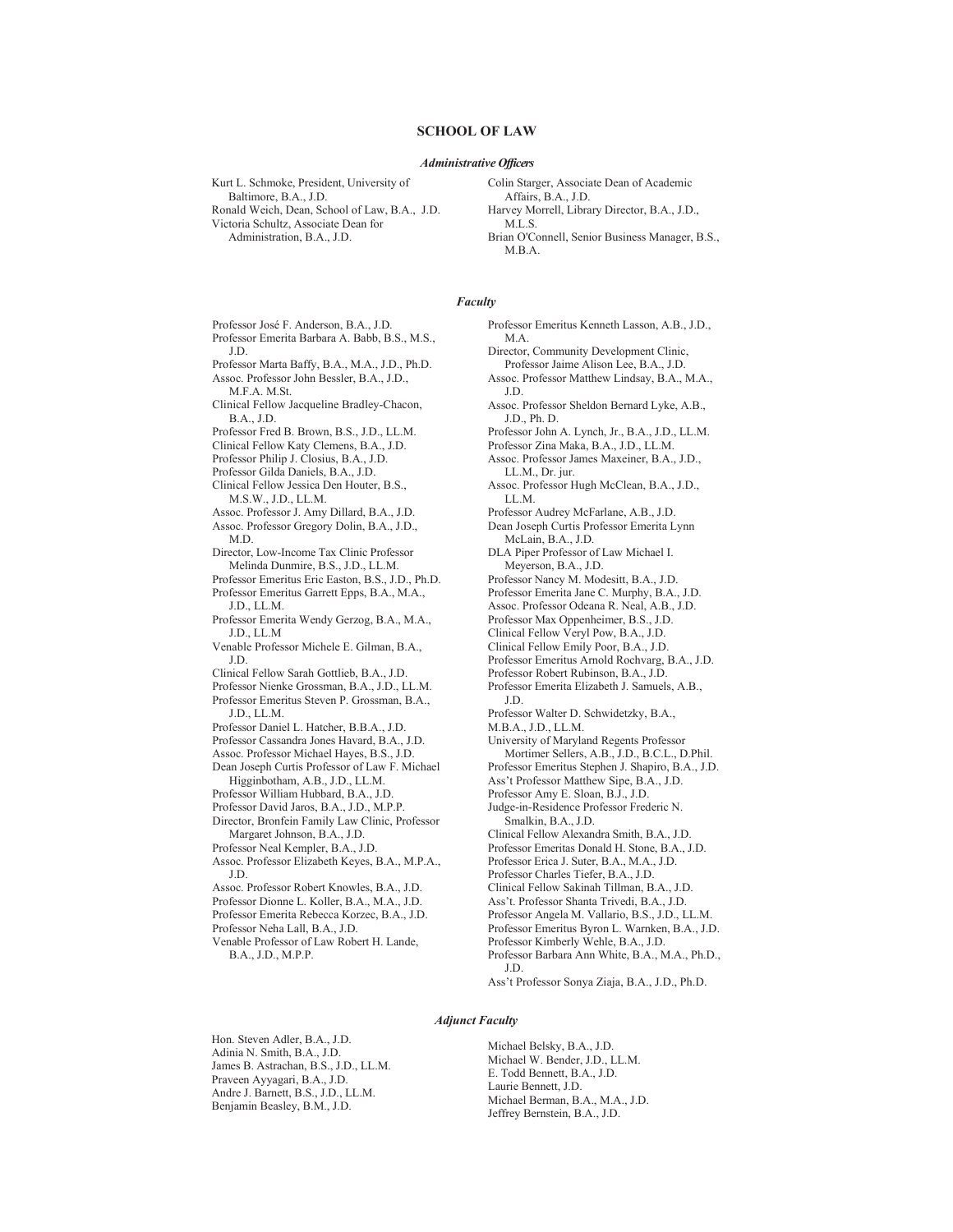Leslie Billman, B.A., J.D. Carol A. Bittner, B.A., J.D. H. Allen Black, III, B.S., J.D. Jerry Bodman, B.A., J.D. Ashley Bond, B.A., J.D. Jennifer Burroughs, B.A., J.D. Russell Butler, B.A., J.D. Ronald M. Cherry, B.A., J.D. Drew Chlan, B.A., J.D. Caroline D. Ciraolo, J.D. Martin J. Clarke, B.A., J.D. Kaitlin Corey, B.A., J.D. Paul Cucuzzella, B.S.B.A., J.D. Robin Denick, J.D. Neil Dilloff, B.A., J.D. Erin Murphy Ehman, B.A., J.D. Jason Eisenburg, B.S., J.D. Sean Elavia, B.B.A., J.D. Itta Englander, B.A., J.D. Arturo Estrada, B.B.A, J.D. Hon. Karen A. Ferretti, B.A., J.D Nancy Forster, B.A., J.D. Steve Gevarter, J.D. Diane Glauber, B.A., M.P.A., J.D. Lydie Glynn, B.A., J.D. Elizabeth Green, J.D. Bonnie Greenberg, J.D. Lawrence S. Greenberg, B.A., J.D. Randy Hardock, B.A., J.D. Hadrian N. Hatfield, J.D. Jermaine D. Haughton, B.A., J.D. Richard Heinecke, J.D. Hon. John Alvin Henderson, B.A., J.D., LL.M. Jeffrey C. Herwig, B.A., J.D. Shelly Hettleman, B.A. Jeffrey Jacobson, J.D. Donald Jodrey, B.A., M.P.A., J.D. William W. Kanwisher, B.A., J.D. Andrew Katzenberg, B.A., J.D. Jay Knight, B.A., J.D. David Koelsch, B.A., J.D. Ari Kodeck, B.S., J.D. James Paul Krawczyk, Jr., B.S., J.D. Jeremy Krum, J.D. Adam Landy, B.S., M.S., J.D., LL.M. Sheldon H. Laskin, B.A., J.D., LL.M. Kenneth Lasson, J.D. Gregory Lawrence, B.S., J.D. John Leovy, B.A., M.A., J.D. Cheri Levin, A.B., J.D. Robert Lidston, A.B., M.A., Ph.D., J.D. Adam Lippe, J.D. Joan Little, B.A., J.D. Richard C. Loeb, B.A., J.D. Hon. Lynn Stewart Mays, B.A., J.D. Robert S. McCord, B.A., J.D. Jeremy M. McCoy, B.A., J.D. Rachel T. McGuckian, B.A., J.D. Patricia McLane, B.A., M.A., J.D. Adam Meehan, J.D. Michelle Mendez, B.A., J.D.

Sameerah Mickey, B.A., J.D. Judith Moran, B.S., J.D. Gregg. H. Mosson, B.A., J.D. Hon. Joseph Murphy, Jr., A.B., J.D. Pierce Murphy, B.A., J.D. Alan Nemeth, B.S., J.D. Albert Palewicz, B.A., J.D. Errol R. Patterson, B.S., J.D. Bradford Peabody, B.A., J.D. Linda T. Penn, B.S., J.D. Jason Z. Qu, J.D. Christopher Rahl, B.A., J.D. Ira Rainess, B.A., J.D. Stacey Rice, B.A., J.D. Stuart Rombro, B.A., J.D. Delegate Samuel I. Rosenberg, B.A., J.D. Brian Saccenti, J.D. Mercedes Salvania, A.A., LL.B., LL.M. Tamara D. Sanders, B.A., J.D. Christopher Schoen, J.D. Hon. Mark F. Scurti, B.A., M.A., J.D. Ren Serey, J.D. Hon. Stephen Sfekas, B.S.F.S., M.A., J.D. Marc E. Shach, B.S., M.B.A., J.D. Denise O. Shaffer, B.A., J.D. Alicia Shelton, B.A., J.D. Daniel Shemer, J.D. Daryl J. Sidle, J.D. Ephraim R. Siff, J.D. Charles L. Simmons, Jr., B.S., J.D. Andrew Sindler, B.A., J.D. John Singer, B.A., M.A., J.D. Andrew G. Slutkin, B.S., J.D. Norman L. Smith, J.D. Patricia Smith, B.A., M.A., J.D. John B. Snyder III, J.D. Frank Spector, B.A., J.D. Donna Star-Deelen, B.A., J.D., L.L.M. Andrew T. Stephenson, J.D. Larry Strauss, B.A., J.D., LL.M. Hon. Stephen Swift, B.A., J.D. Karen T. Syrylo, B.A., CPA Mark Talty, J.D. Hon. Nicole Taylor, A.A., B.S., J.D. Hon. Hope Tipton, B.A., J.D. Jeffrey C. Toppe, J.D. Michael Torres, J.D. Judith Tortora, B.A., J.D. Marie Vasbinder, J.D. Ryan Walburn, B.A., J.D. Cheri P. Wendt-Taczak, B.A., J.D. Nicole M. Whitaker, B.A., J.D. M. Hamilton Whitman, Jr., B.A., J.D. Carrie J. Williams, J.D. Michelle Wilson, B.A., J.D. Mildeen G. Worrell, B.A., J.D., LL.M. Daria Zane, B.S., J.D. Alex Zarzecki, B.S., J.D. Carlo Zayas, J.D., LL.M Renia Zervos, B.S., J.D.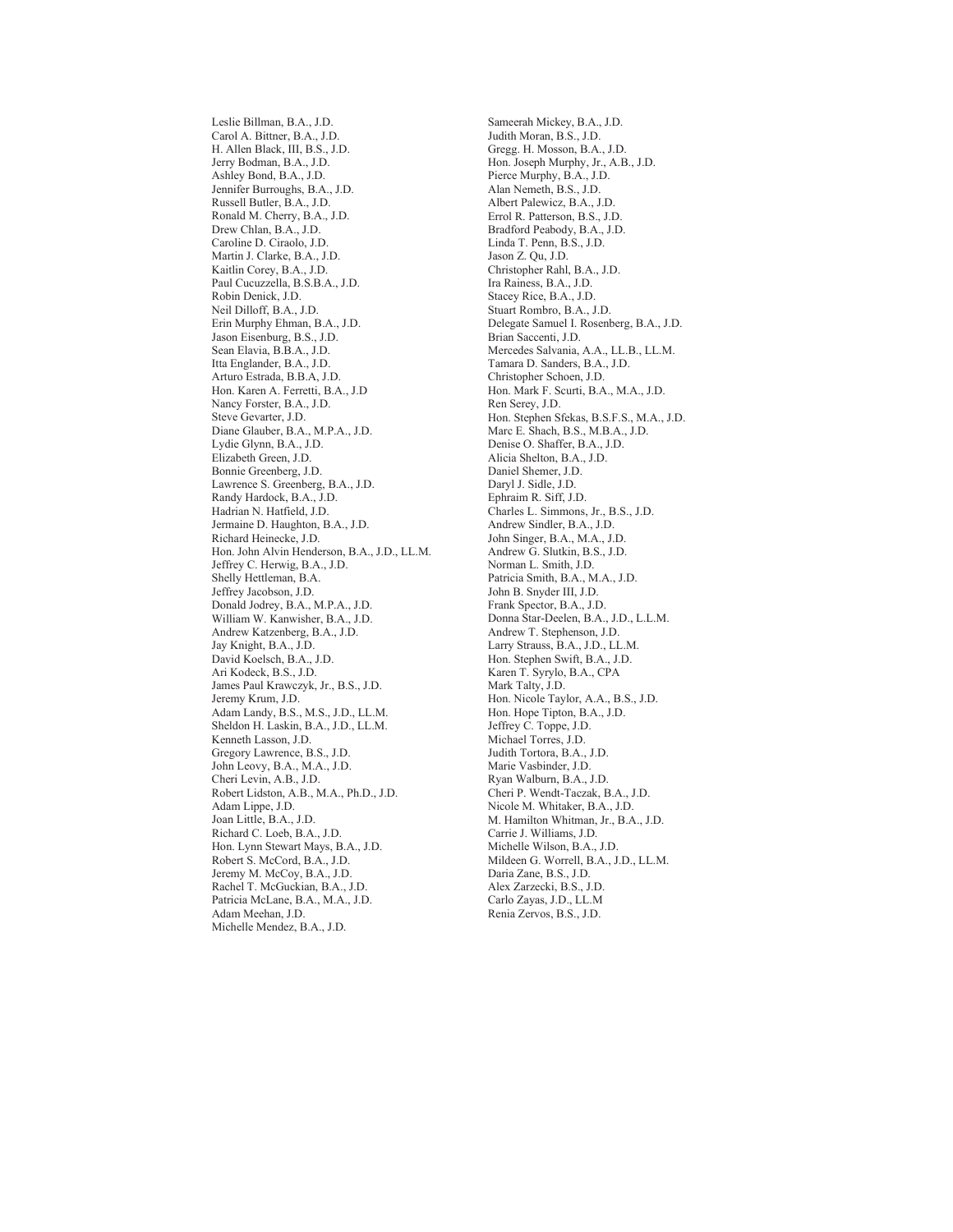#### **GRADUATE TAX PROGRAM**

#### *Governance Council for the Graduate Tax Program*

Ronald Weich, Dean, School of Law, B.A., J.D. Fred B. Brown, Director, Graduate Tax Program, Professor of Law, B.S., J.D., LL.M. Murray Dalziel, M.A., Ph.D., Dean, Robert G.

Merrick School of Business

Phillip J. Korb, B.S., M.B.A., M.S., Chair, Department of Accounting, Finance and Economics, Merrick School of Business, Associate Professor of Accounting Walter Schwidetzky, Professor of Law, B.A.,J.D., LL.M.

#### *Faculty*

Professor Fred B. Brown, B.S., J.D., LL.M. Professor Walter D. Schwidetzky, B.A., M.B.A., J.D., LL.M.

Professor Melinda Dunmire, Director, Low Income Tax Clinic, B.S., J.D., LL.M.

#### *Adjunct Faculty*

Michael Bender, J.D. Caroline Ciraolo Robin Denick, B.A., J.D., LL.M. Arturo Estrada, J.D. Hon. Maurice B. Foley, B.A., J.D., LL.M. Steve Gevarter, J.D. Elizabeth Green, J.D. Richard Heinecke Jeffrey Jacobson, J.D.

Cheryl Jones, J.D. Sheldon Laskin, B.A., J.D., LL.M. Adam Meehan, J.D. Christopher Schoen, J.D. Daryl J. Sidle, B.A., M.A., J.D. Larry Strauss, J.D., M.S.T. Hon. Stephen Swift, J.D. Mildeen G. Worrell, B.A., J.D., LL.M.

#### **LL.M. IN THE LAW OF THE UNITED STATES**

#### *International Legal Education Committee*

Chair, Professor Mortimer Sellers, A.B., J.D., B.C.L., D.Phil. Professor Nienke Grossman, B.A., J.D., LL.M. Professor James Maxeiner, B.A., J.D., LL.M., Dr. jur. Professor Max Oppenheimer, B.S., J.D. Professor Barbara Ann White, B.A., Ph.D., J.D.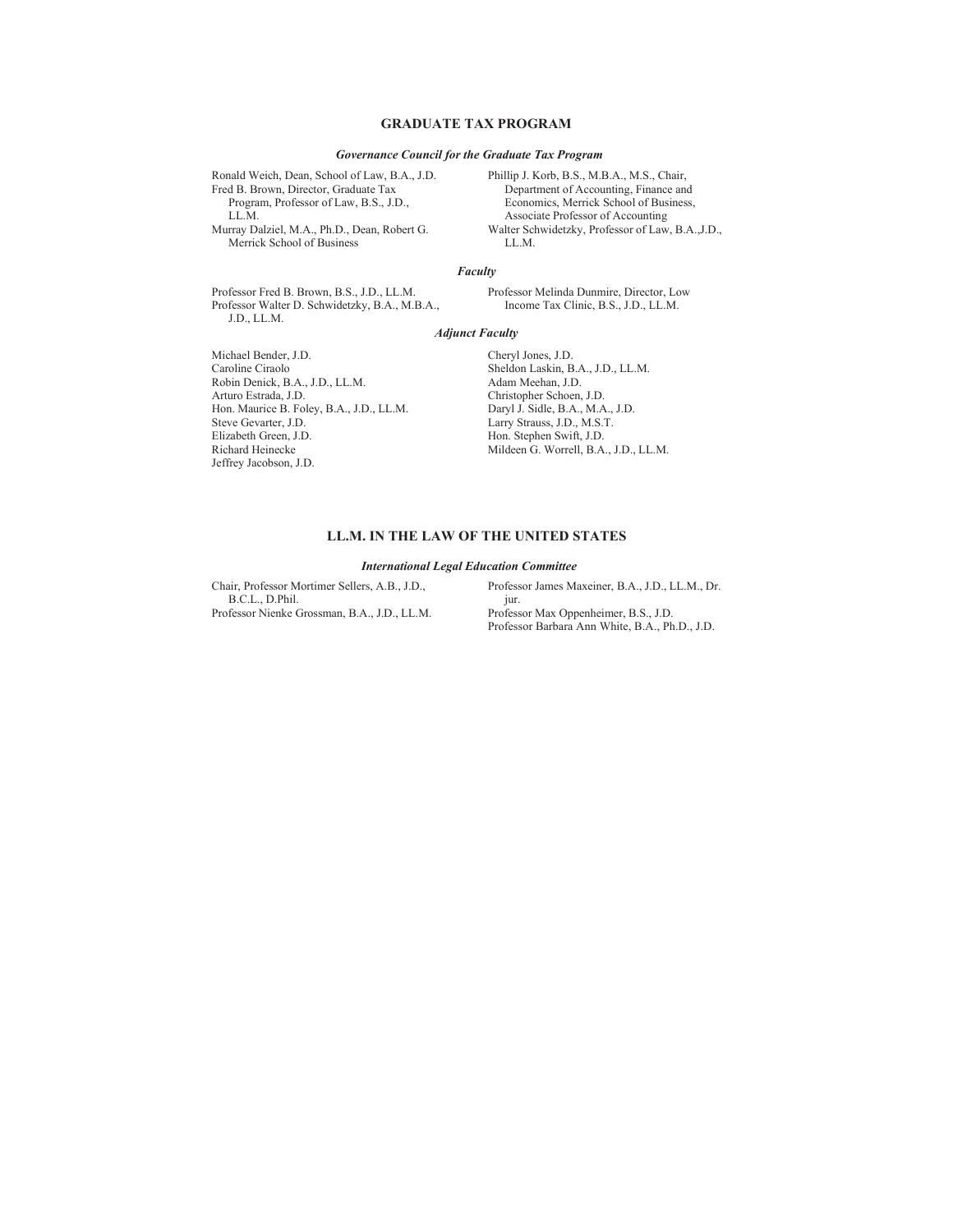**VOL. 51 2021–2022**

#### **EXECUTIVE BOARD**

*Editor in Chief*  Patrick Brooks

*Managing Editor*  Ellen Pruitt

*Production Editors* 

Joshua Gehret Sabrina Marquez Camille Pappy Marc Weiner

*Assistant Managing Editor*  Kari Gallagher

*Articles Editor*  Michael Blanchard

*Executive Editor*  Eliza McDermott

*Comments Editor*  Arriana Sajjad

*Symposium Editor*  Joel Jordan

*Publications Editor* John Chase

#### **ASSOCIATE EDITORS**

Cody Saunders

Zachary Babo Jared Stape Kayla York Celia Feldman Felicia Rugh Hayley Weisman

#### **STAFF**

Mitchell Dolman Regan Leavitt Zachary Seidel Julianna Felkoski Andrew Loewen Victoria Skinner Ashli Glatfelter Darnisha Mitchell Caterina Sorrento Daniel Grossman Meriam Mossad Sarah Steinberg Torra Hausmann Jeffrey Neuman Claudia Wozniak

Christopher Barnes Brenda Hurford Rebecca Odelius Lisa Blitstein Zachary Jones Alina Pargamanik Sara Braniecki Vidhi Kumar Bradley Rosen Joseph Canner Samantha Laulis Peri Schuster Mandee Heinl **Hanna Nilles** Faith Zellman Chase Hoffberger Kaitlin O'Dowd

Alexandra Becnel Sina Jahanshahi Olubusola Olanrewaju

*Faculty Advisor*  Professor Matthew Lindsay

 $\mathcal{L}_\text{max}$ 

*Faculty Advisor Emeritus*  Professor Emeritus Eugene J. Davidson

> *Administrative Assistant*  Shavaun O'Brien